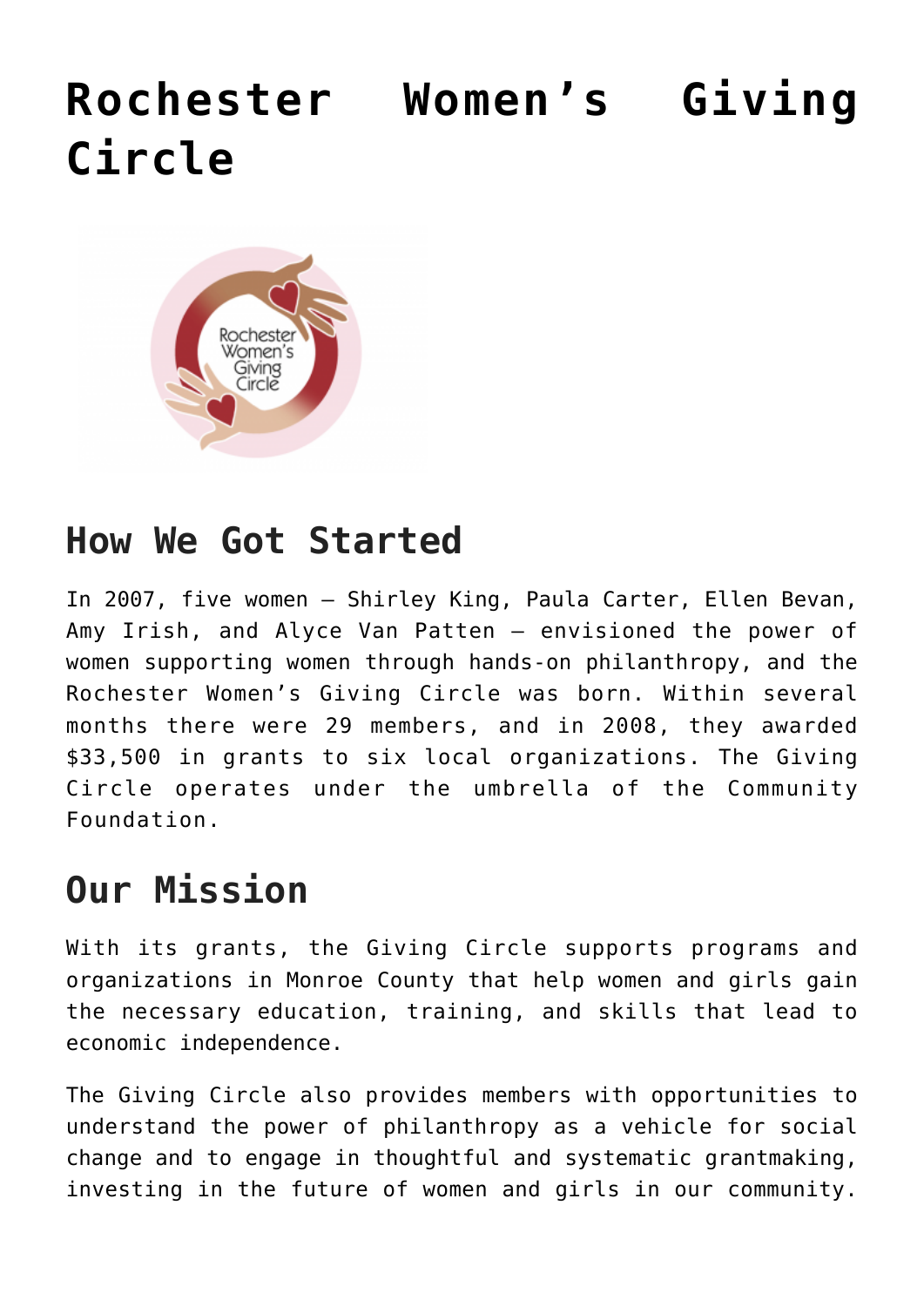Members choose their own level of involvement in the activities and committees of the Giving Circle.

#### **Our Impact**

Since the Giving Circle was founded, membership and grant awards have grown steadily. There are currently more than 170 members. Every member contributes a minimum of \$1,000 annually, which goes directly to grants, as well as a \$50 administrative fee. Our philosophy is that we distribute 100 percent of our grant dollars every year so member contributions have an immediate impact in the community.

In 14 years, this group of women has granted more than \$1.9 million. Thousands of low-income women and girls have been directly helped through training, education, and services provided by the programs the Giving Circle has supported.

Through its grantmaking process, the Giving Circle has seen the challenges of keeping girls in school, helping them graduate from high school, and providing women with the skills and competencies to get a job that pays a living wage. The Giving Circle continually looks for innovative ways to deliver greater benefits to women and girls in our community. In addition to our annual grantmaking practices, we've awarded multi-year strategic grants of \$100,000 to fund pilot and capacity building projects. One program focused on providing wrap-around support services for female Rochester City School District graduates enrolled in post-secondary education. The other is a pilot vocational education program to assist previously incarcerated women obtain and successfully sustain employment.

To learn more about the Rochester Women's Giving Circle, visit [therwgc.org](http://therwgc.org/) or [contact one of the members.](http://therwgc.org/drupal6/contact)

You are invited to become a member of the Rochester Women's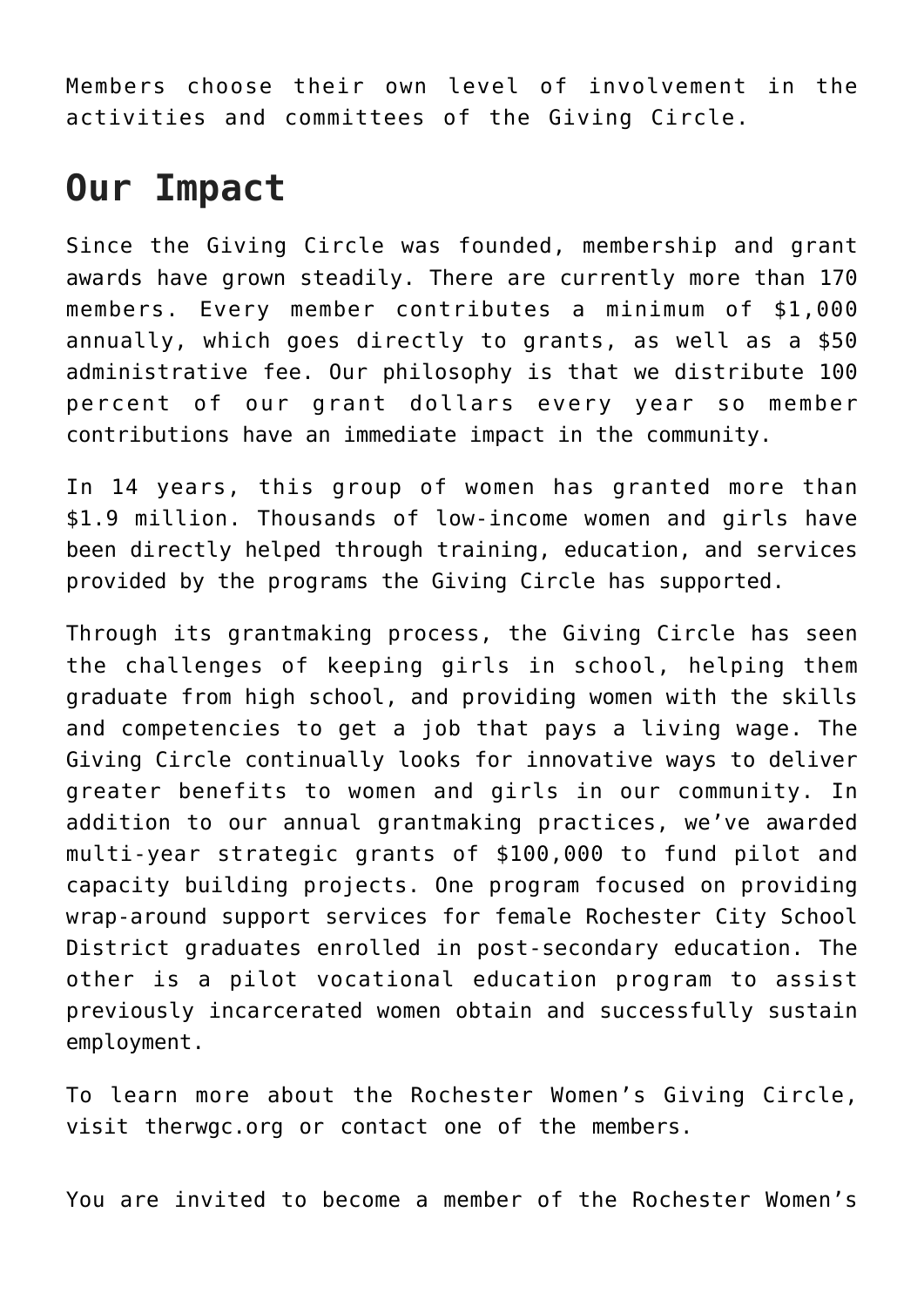Giving Circle. As a member, you will join a growing group of dynamic, committed women making a difference in our community through social investment.

# **Membership**

Annual dues are a minimum \$1,000, plus \$50 towards operating expenses. To join, please download and complete [this form](https://www.racf.org/wp-content/uploads/2020/01/2018-RWGC-Pledge-Form.docx) and mail it in with your membership dues.

As an all-volunteer organization with virtually no overhead, almost 100 percent of members' contributions go directly to grants for women and girls, maximizing the impact of members' dollars.

### **Gifts**

The Giving Circle welcomes anyone who shares our passion for creating opportunities for women and girls to reach their full potential, and invite you to make a donation of any amount.

If you would like to contribute to the Giving Circle, please [contact us](http://therwgc.org/contact). If you make a gift in honor of someone, your gift will be acknowledged to that individual.

## **Volunteer Opportunities**

The Giving Circle is led by a Steering Committee comprised of co-chairs and chairs of the following six standing committees:

- Grantmaking
- Strategic Grantmaking
- Partner
- Communications
- Membership
- Education

Members are encouraged to participate on [standing committees,](https://www.therwgc.org/participation/)